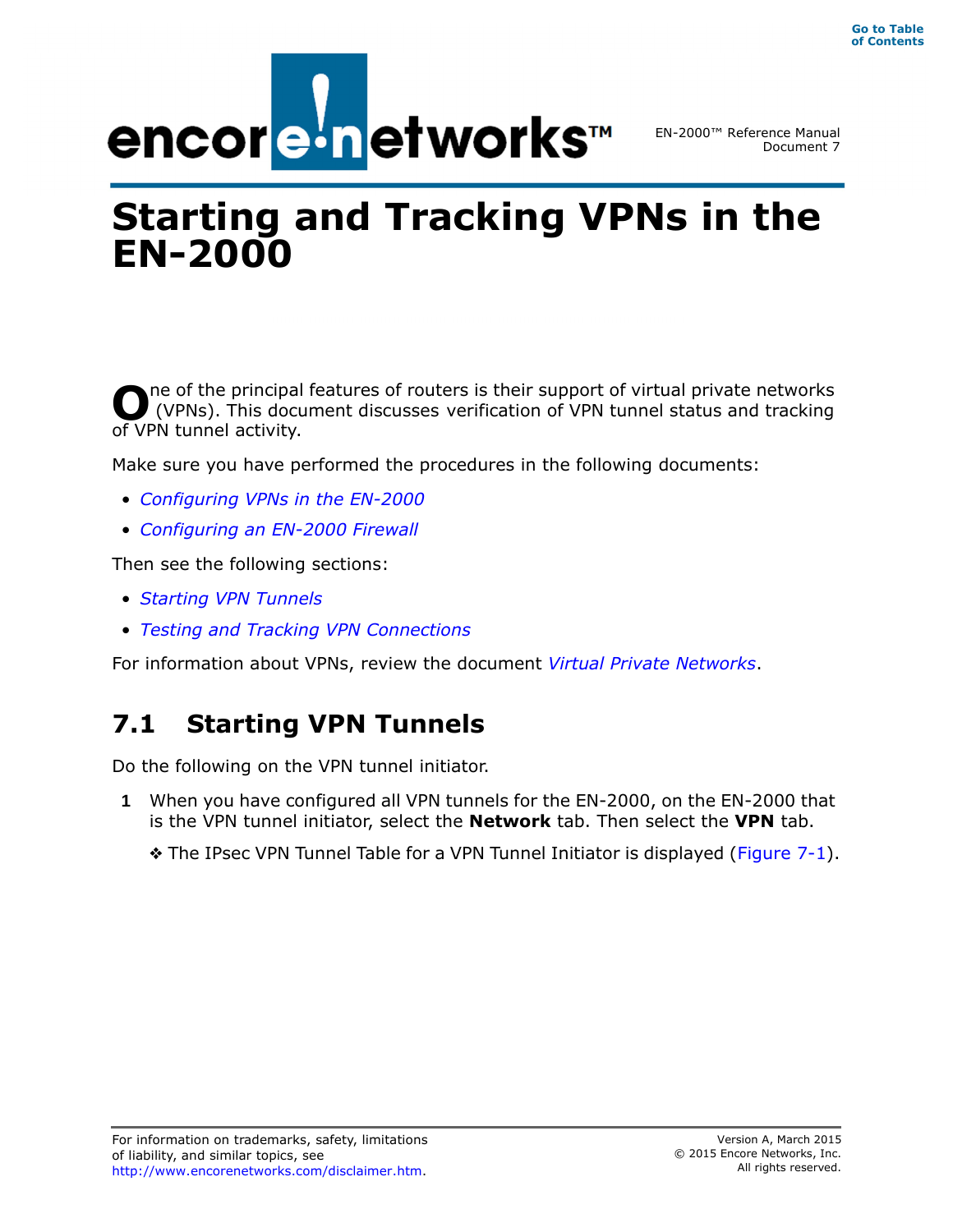Figure 7-1. IPsec VPN Tunnel Table for a VPN Tunnel Initiator

| encore networks        |                                                                                                  |                                                        |                |                                                                                                |                                              |                    |                                                | Changes: 0                                                                                                                                                                                              |
|------------------------|--------------------------------------------------------------------------------------------------|--------------------------------------------------------|----------------|------------------------------------------------------------------------------------------------|----------------------------------------------|--------------------|------------------------------------------------|---------------------------------------------------------------------------------------------------------------------------------------------------------------------------------------------------------|
|                        |                                                                                                  |                                                        |                |                                                                                                |                                              |                    |                                                |                                                                                                                                                                                                         |
| Interfaces<br>Firewall |                                                                                                  |                                                        |                |                                                                                                |                                              | <b>VPN</b><br>VRRP |                                                |                                                                                                                                                                                                         |
|                        |                                                                                                  |                                                        |                |                                                                                                |                                              |                    |                                                |                                                                                                                                                                                                         |
|                        |                                                                                                  |                                                        |                |                                                                                                |                                              |                    |                                                |                                                                                                                                                                                                         |
|                        |                                                                                                  |                                                        |                |                                                                                                |                                              |                    |                                                |                                                                                                                                                                                                         |
|                        |                                                                                                  |                                                        |                |                                                                                                |                                              |                    |                                                |                                                                                                                                                                                                         |
|                        |                                                                                                  |                                                        |                |                                                                                                |                                              |                    |                                                |                                                                                                                                                                                                         |
| OSAT1                  | 192,168,101,0/24                                                                                 | %any                                                   | 71.16.53.45    | 0.0.0.0/0                                                                                      | yes                                          | Funnel Up          | Tunnel Down                                    | Edit X Delete                                                                                                                                                                                           |
| * Add IPSEC TUNNEL     |                                                                                                  |                                                        |                |                                                                                                |                                              |                    |                                                |                                                                                                                                                                                                         |
| <b>IPSEC Defaults</b>  |                                                                                                  |                                                        |                |                                                                                                |                                              |                    |                                                |                                                                                                                                                                                                         |
| <b>IKE Lifetime</b>    |                                                                                                  | <b>KeyLife</b>                                         |                | <b>Aggressive</b>                                                                              |                                              |                    | <b>Responder</b>                               |                                                                                                                                                                                                         |
| 72h                    |                                                                                                  |                                                        | 24h            |                                                                                                |                                              |                    | no                                             | $\triangle$ Edit                                                                                                                                                                                        |
| <b>IPSEC Actions</b>   |                                                                                                  |                                                        |                |                                                                                                |                                              |                    |                                                |                                                                                                                                                                                                         |
| <b>IPSEC Start</b>     |                                                                                                  | <b>IPSEC Stop</b>                                      |                | <b>IPSEC Restart</b>                                                                           |                                              |                    | <b>Modifications &amp;</b><br><b>Additions</b> |                                                                                                                                                                                                         |
| <b>E</b> IPSEC Start   |                                                                                                  | <b>PSEC Stop</b>                                       |                | <b>D</b> IPSEC Restart                                                                         |                                              |                    | Save & Apply                                   |                                                                                                                                                                                                         |
|                        | <b>General Settings</b><br><b>IPSEC -- Tunnels</b><br><b>IPSec Tunnels</b><br><b>Tunnel Name</b> | Status System Network Statistics<br><b>Left Subnet</b> | Logout<br>Left | Static Routes Load Sharing/Failover OoS<br>Strongswan IPSEC Status Online Help<br><b>Right</b> | Diagnostics Hostnames<br><b>Right Subnet</b> | <b>SLE</b><br>yes  | DHCP and DNS<br><b>Tunnel Up</b>               | Serial<br>Internet Protocol Security is a protocol suite for securing Internet Protocol communications by authenticating and encrypting each IP packet of a communication session<br><b>Tunnel Down</b> |

- **2** On that screen, do one of the following:
- **a** If this is the first IPsec VPN activity since system start-up, select the **IPSEC Start** button (at the lower left of the management window).
- **b** If IPsec VPN tunnels are already running, select the **IPSEC Restart** button.
	- ❖ In either case, IPsec VPN tunnels are started.

**Note:** After the **IPsec Start** button has been selected, you can select any VPN tunnel's **Tunnel Down** button to bring that tunnel down. Then you can select its **Tunnel Up** button to restart the VPN tunnel.

You can use the **IPsec Stop** button to stop all VPN tunnels. (The VPN packet transmissions will be dropped.) When you are ready to resume use of the tunnels, select the **IPsec Restart** button to re-initiate all IPsec VPN tunnels.

## **7.2 Testing and Tracking VPN Connections**

See the following:

- *Testing VPN Connections*
- *Tracking VPN Connections*

### **7.2.1 Testing VPN Connections**

Do the following to test a VPN connection:

- **1** On the EN-2000 management system, select the **Network** tab.
- **2** Under **Networks**, select the **Diagnostics** tab.
	- ❖ The Diagnostics Screen is displayed (Figure 7-2).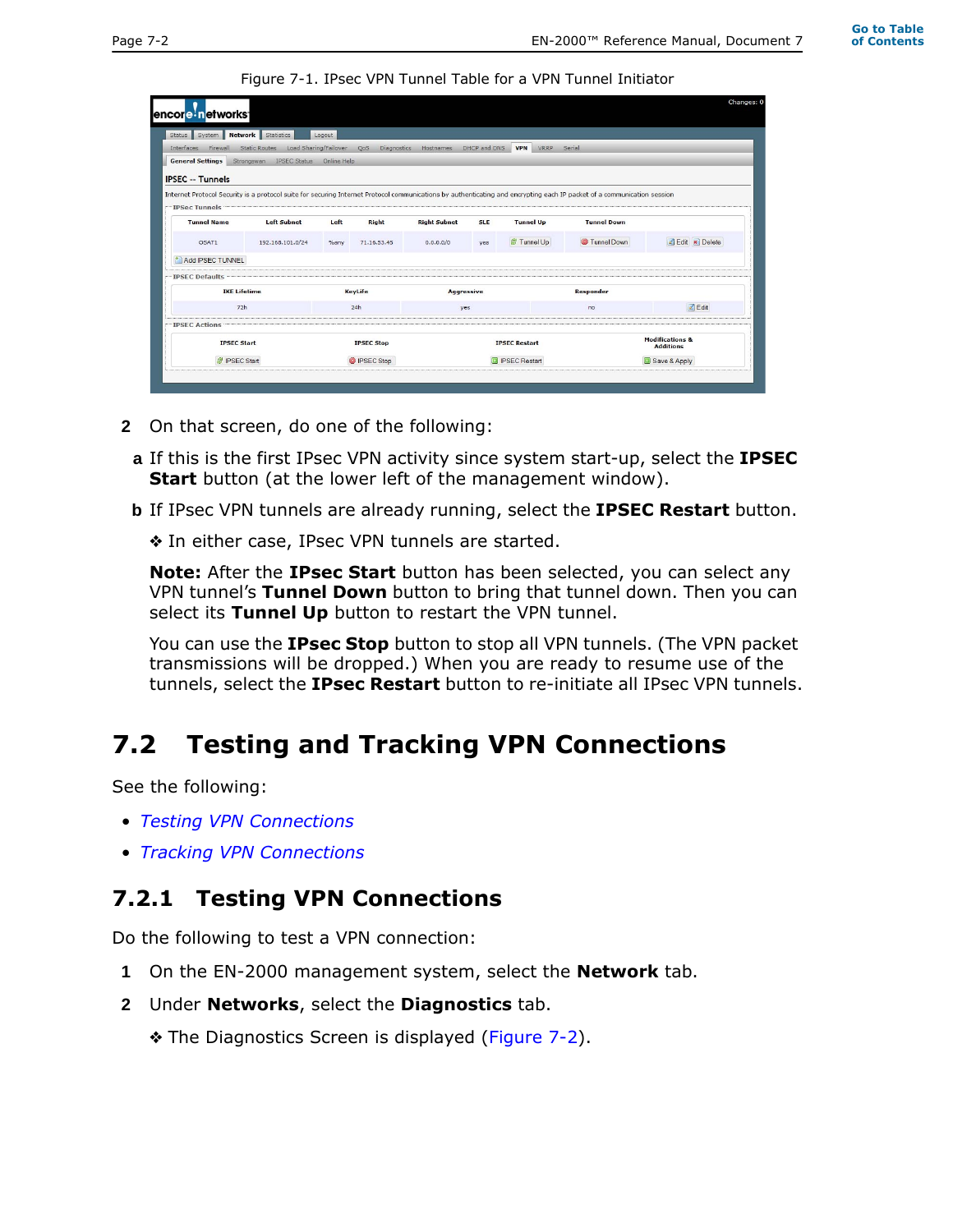Figure 7-2. Diagnostics Screen

| encorenetworks.com<br>Nslookup                                               |  |
|------------------------------------------------------------------------------|--|
| <b>Diagnostics</b><br>VPN<br>VRRP<br>QoS<br>encorenetworks.com<br>Traceroute |  |

**3** Look at the ping set-up area on the left of the screen (Figure 7-3), under the heading **Network Utilities**.

Figure 7-3. Ping Set-Up Area (Detail of Diagnostics Screen)

| — Network Utilities  |  |
|----------------------|--|
| encorenetworks.com   |  |
| $IPv4$ – $\Box$ Ping |  |

**4** In the top field, enter the ping destination.

**Note:** The destination can be entered as an IP address or as a URL (a website path and name).

**5** In the IP selection box below the field, pull down a menu to select **IPv4** or **IPv6**.

**Note:** If you typed an IP address in step 4, the IP version you select here must match that IP address's format.

- **6** In the action box below the field, select the **Ping** button.
	- ❖ If the ping is successful, the screen displays ping statistics, indicating that the VPN tunnel is active (Figure 7-4).

| EN2000 LTE Router Phone/MTN=:<br>Device Mode: Cell Failover<br>Cell Signal: - 125dBm<br>encore networks<br>Operation Status: Online using WAN                            |                                                 |                     | Changes: 0 |
|--------------------------------------------------------------------------------------------------------------------------------------------------------------------------|-------------------------------------------------|---------------------|------------|
| Logout Quickstart<br>Status System Network                                                                                                                               |                                                 |                     |            |
| Interfaces Hostnames Static-Routes Failover Firewall Diagnostics OoS VPN VRRP                                                                                            |                                                 |                     |            |
| <b>Diagnostics</b><br>= Network Utilities                                                                                                                                |                                                 |                     |            |
| <b>PERSONAL PROPERTY</b>                                                                                                                                                 | encomments also com-                            | encontrateralm com  |            |
| <b>IFVEL DEPART</b>                                                                                                                                                      | El importato                                    | <b>III</b> Nobelski |            |
|                                                                                                                                                                          | Installibutils traceroute) for JPv6 traceroute. |                     |            |
| P150 constructaembousser (94.50.25.143); he dolar celes                                                                                                                  |                                                 |                     |            |
| 61 bytes from 76.50.20.147; seg 0 tol 54 time 199.995 mg<br>64 byzes from 76.50.25.147; seq 1 mm 54 class 159.345 ms                                                     |                                                 |                     |            |
| 84 Switz: Fram 74, 55, 25, 247, soo 2 ii. - 54 time 171, 324 mm<br>14 between man 201501251749, wenn 6 th 24 came 102.010 mg                                             |                                                 |                     |            |
| --- encouenetworks.com ping statistics ---<br>h sockete Louisin Llaw, it published recovered. 201 socket, trace<br>noined trip min/news/max = 159.345/175.356/188.995 mm |                                                 |                     |            |
|                                                                                                                                                                          |                                                 |                     |            |

Figure 7-4. Messages Showing Successful Ping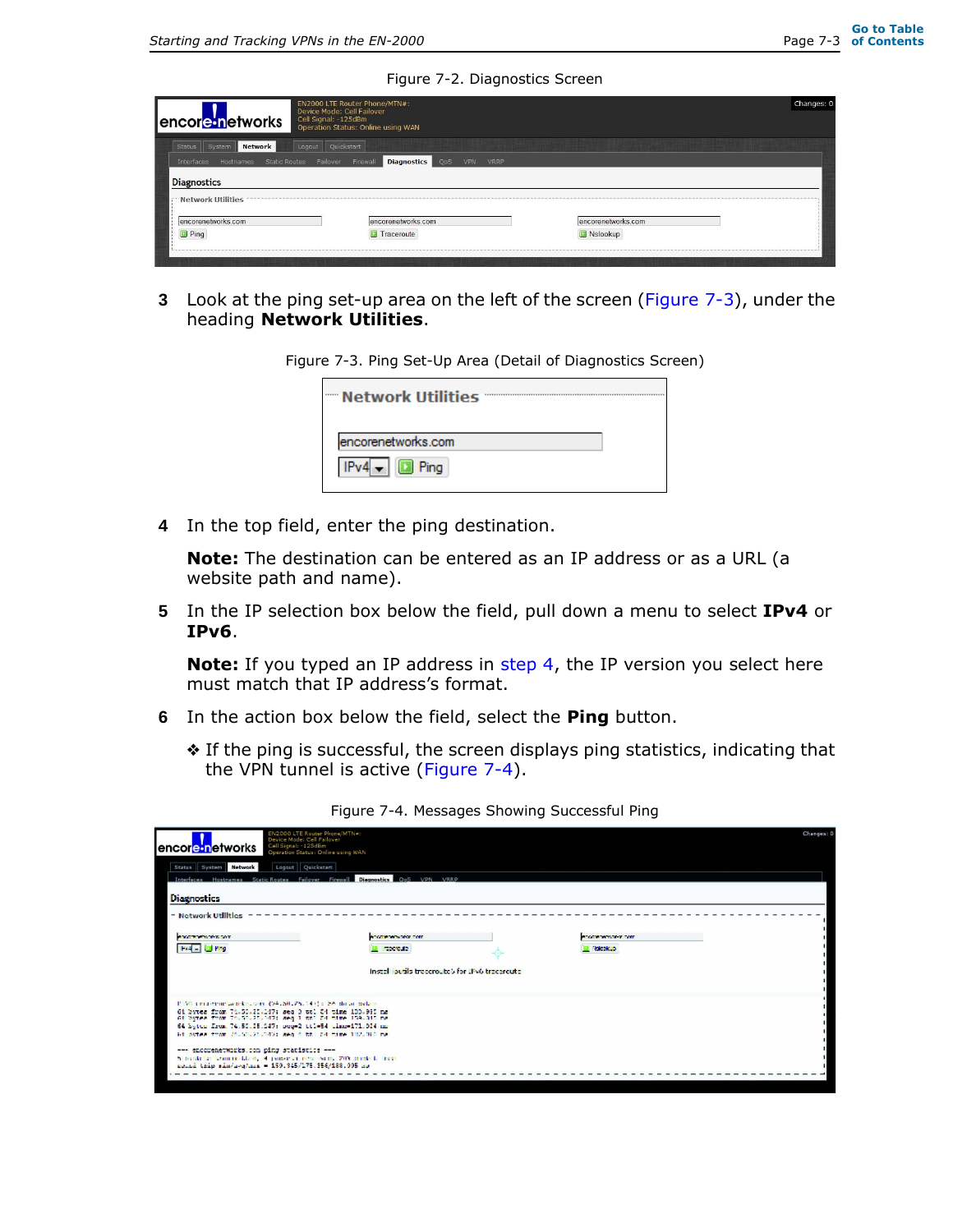❖ If the ping is unsuccessful, the screen indicates that no acknowledgments were returned. That means that there is no communication (Figure 7-5).

Figure 7-5. Message Showing Unsuccessful Ping

```
PING encorenetworks.com (74.50.25.147): 56 data bytes
--- encorenetworks.com ping statistics ---<br>5 packets transmitted, 0 packets received, 100% packet loss
```
**Note:** If the ping is unsuccessful, check the IP address (or URL) and the physical connections, and repeat step 4.

## **7.2.2 Tracking VPN Connections**

See the following sections:

- *Tracking Specific Information*
- *Tracking General VPN Activity*

### **7.2.2.1 Tracking Specific Information**

**1** Select the **Network** tab; then select the **VPN** tab and the **IPsec Status** tab to see which IPsec VPN tunnels are up and active (Figure 7-6).

Figure 7-6. Status of IPsec VPN Tunnels

| encore networks                                                                                                                                                                                      | EN2000 LTE Router Phone/MTN#: +19786096958<br>Device Mode: Cell Failover<br>Cell Signal: -101dBm<br>Operation Status: Online using Cell   Auto Refresh: on  | Changes: 0 |
|------------------------------------------------------------------------------------------------------------------------------------------------------------------------------------------------------|-------------------------------------------------------------------------------------------------------------------------------------------------------------|------------|
| Network<br>Status System                                                                                                                                                                             | Logout Quickstart                                                                                                                                           |            |
| Interfaces                                                                                                                                                                                           | Hostnames Static-Routes Fallover Firewall Diagnostics OoS VPN<br>VRRP                                                                                       |            |
| <b>IPSEC Status</b><br>General Settings                                                                                                                                                              |                                                                                                                                                             |            |
| Output of "IPSEC Status" :<br><b>Shunted Connections:</b><br>pass: $10.1.1.0/24 == 10.1.1.0/24$ PASS<br>Security Associations (1 up, 0 connecting):<br>Tunnel1 $\{1\}$ : 10.1.1.0/24 === 10.2.2.0/24 | Tunnel1[10]: ESTABLISHED 6 minutes ago, 166.249.143.111[simple]71.16.53.36[simple]<br>Tunnel1{1}: INSTALLED, TUNNEL, ESP in UDP SPIs: c69f639f i c900421b o |            |

### **7.2.2.2 Tracking General VPN Activity**

- **1** On the EN-2000's management system, select the **Status** tab.
- **2** Under Status, select the **System Log** tab.
	- ❖ The System Log is displayed (Figure 7-7), showing a line-by-line log of the EN-2000 activities. You can review the IPsec VPN activities listed in this file.